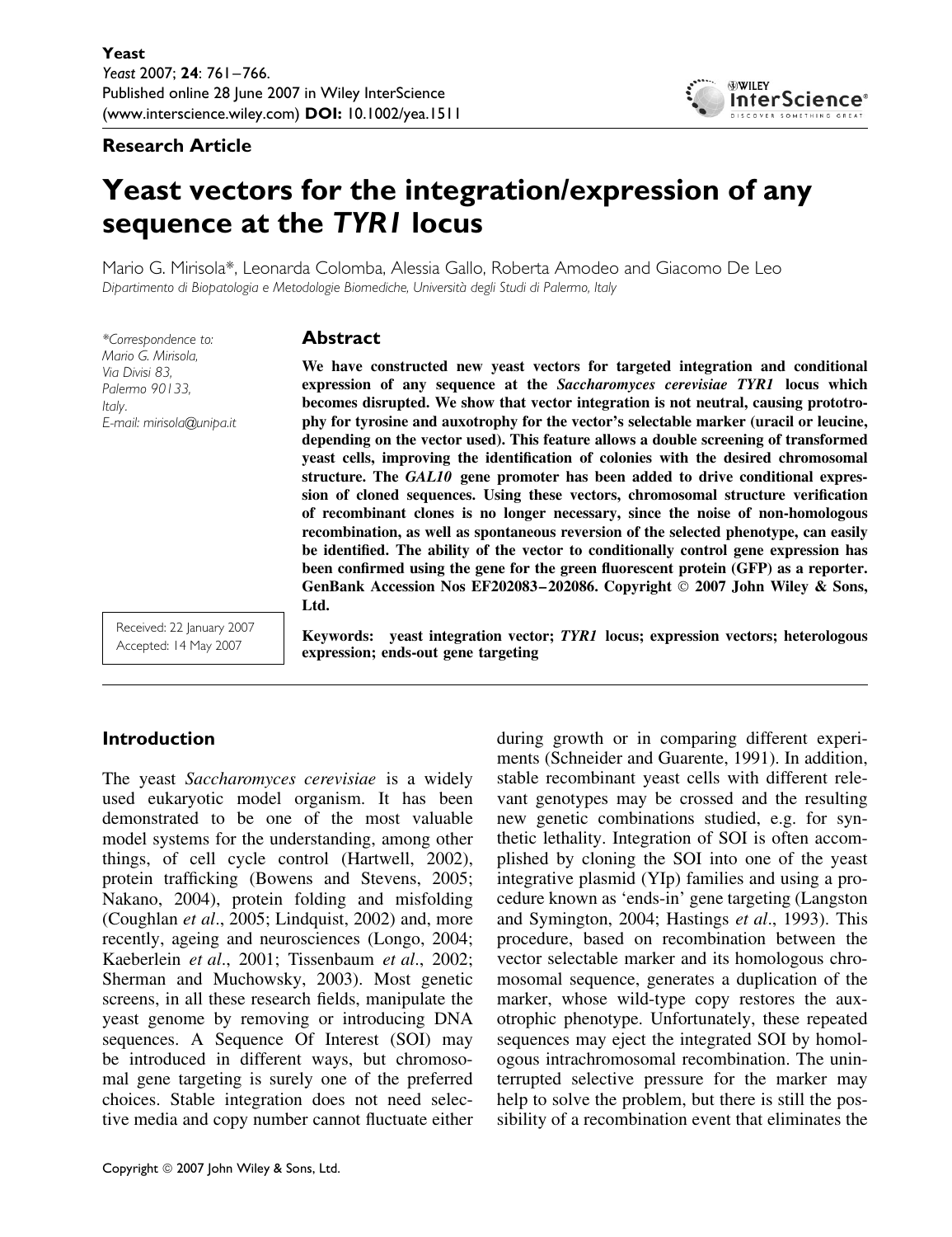SOI but leaves a wild-type copy of the marker. Furthermore, the chromosomal structure of the target locus must be confirmed by Southern blotting or PCR, since random integration of the SOI within the yeast genome is always a possible unintended consequence.

However, gene replacement has been improved with a procedure called 'ends-out'. This is a threestep method. First, the target sequence is cloned in a bacterial vector. Second, the main internal part of the cloned sequence is substituted by a selectable marker, generating a vector containing the selectable marker flanked on both sides by two small fragments of the target sequence. Finally, the vector is cut in order to release and purify the selectable marker flanked by at least 40–50 bp of the target sequences. This fragment is called a recombination cassette, since it can direct the integration of the selectable marker within the chromosomal sequence homologous to the vector's target sequences. This procedure (Langston and Symington, 2004; Hastings *et al*., 1993) generates the integration of the marker within the chromosomal target sequence but does not create sequence duplications, and thus increases the chromosomal stability of integrants.

Yeast integrative vectors for general use have so far been based on the ends-in strategy, with all the limitations mentioned above. Voth *et al*. (2001) have reported the construction of some general yeast vectors capable of driving ends-out integration at the *HO* locus. Unfortunately, since these vectors lack a yeast promoter, they can only be used to integrate yeast genes along with their own promoter. In addition, integration at the *HO* locus is neutral and correct integrants must be identified by Southern blotting or PCR.

We report here the construction of new yeast vectors capable of targeting any SOI onto the *TYR1* locus. The integration procedure is based on the ends-out strategy and does not generate tandem duplication. In addition, since integration provokes deletion of the *TYR1* coding sequence (tyrosine prototrophy), correct integrants may be easily identified by replica-plating with no need to further verify their chromosomal structure. Finally, the presence of the *GAL10* yeast promoter drives the conditional expression of homologous/heterologous genes, allowing easy detection of toxic or lethal effects.

## **Materials and methods**

#### Plasmids construction

The *TYR1* locus was obtained by polymerase chain reaction (PCR) of yeast genomic DNA, using oligonucleotides F100 and R100 (for DNA sequences, see Table 1). Both oligonucleotides contain an *Eco*RV restriction site to facilitate cloning (bold letters in Table 1). G nucleotide was added to both the forward and reverse oligos to create a *Sal*I restriction site necessary for subsequent manipulation (italic letters in Table 1).

Plasmid *pTyr* was constructed by replacing the 322 bp *Pvu*II fragment of the *pUC19* vector, containing the whole polylinker, with the 2023 bp PCR fragment containing the *TYR1* locus previously digested by *Eco*RV.

Plasmid *pINTyrA* was obtained by substituting the 1515 bp *Stu*I fragment of the *pTYR1* vector with the *SUP16* selectable marker.

The *GAL10* gene promoter was obtained by two subsequent PCRs. In the first reaction, 100 ng DNA of the *YEp51* shuttle vector (Rose and Broach, 1991) was amplified using the oligonucleotides F101 and R101 (for DNA sequence, see Table 1). In the second reaction, 100 ng of the first amplification product was amplified using the oligonucleotides F101 and R101b to insert a polylinker (for DNA sequence, see Table 1). A C nucleotide, non-homologous to the target sequence (for DNA sequence, see Table 1), was added to the F101 oligo to create, after ligation with the *Stu*I-digested *pTYR1* vector, a *Bam*HI site necessary for the subsequent manipulations. Bold letters in Table 1

**Table 1.** List and DNA sequence of oligonucleotides used

| F100                           | 5'-ggcgatatcgTCGACATGGAAAGTGATGTT       |
|--------------------------------|-----------------------------------------|
| R100                           | 5'-ggcgatatcgTCGACTTTATGACCAAAAACT      |
| FI01                           | 5'-gcgatatccTCAAAAATCATCGCTTCGC         |
| R101                           | 5'-gaattctcgaGCAAAAATTCTTACTTTTTTTTTGGA |
| R <sub>10</sub> <sup>1</sup> b | 5'-ggatatcaagcttcccgggGAATTCTCGAGCAAAAA |
|                                | GFP-RT 5'-TGGGTGCTCAGGTAGTGGTTGTCG      |
| $GFP-Fw$                       | 5'-CCACCTACGGCAAGCTGACCCT               |
|                                | GFP-Rev 5'-TGCCGTCCTCCTTGAAGTCGAT       |

For all oligonucleotides, capital letters indicate the homologous region, while lower case letters indicate a sequence inserted by the oligonucleotides. Bold letters indicate restriction sites inserted by the oligonucleotide. *g* in primers F100 and R100 fused to TCGAC homologous sequence creates a *Sal*I restriction site; *c* in primer F101 creates a *Bam*HI restriction site after *Eco*RV digestion and ligation to a *TyrL–Stu*I fragment.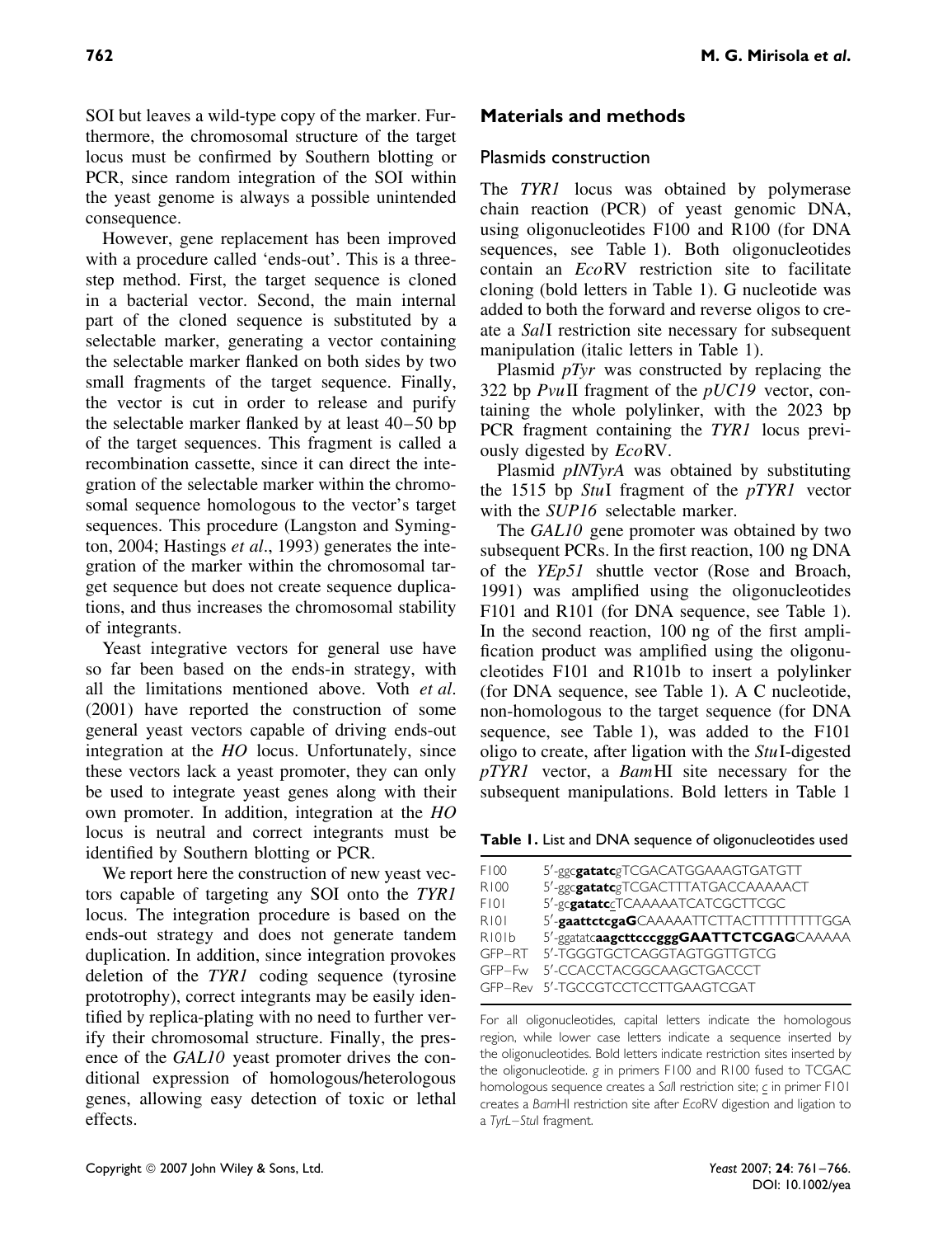indicate nucleotides inserted to create an *Eco*RV restriction site.

The *GAL10* gene promoter obtained by the above-mentioned PCRs was TA-cloned onto the *PCR2.1* vector (Invitrogen, Carlsbad, CA, USA), generating the *PCR2.1GAL* vector. Positive colonies were identified by colony PCR and confirmed by restriction analysis and automated DNA sequencing.

Plasmid *pINTyr* was constructed by substituting the 1515 bp *Stu*I fragment of the *pTYR1* vector with the 543 bp *Eco*RV fragment of the *PCR2.1GAL* vector containing the *GAL10* gene promoter. Plasmid *pINTyrB* was obtained by inserting the 2216 bp *LEU2 Xho*I/*Sal*I DNA fragment from the *Yep13* vector (Rose and Broach, 1991) within the *Bam*HI site of the *pGALTYR* vector. The *LEU2* fragment and the *pGALTYR* vector were partially filled before ligating in the presence of C/T and G/A nucleotides, respectively, to obtain compatible cohesive ends.

Plasmid *pINTyrC* was obtained inserting the 1355 bp *URA3 Xba*I DNA fragment from the *pUC19URA3* vector within the *Bam*HI site of the *pINTyr* vector. The *URA3* fragment and the *pGAL-TYR* vector were partially filled before ligation in the presence of C/T/A and G/T/A nucleotides, respectively, to obtain compatible cohesive ends.

Plasmid *pINTyr*D was obtained inserting the 772 bp *Xba*I/*Sal*I DNA fragment from the vector *pEGFP-N1* (Clontech Laboratories, Mountain View, USA), containing the complete coding sequence of the *GFP* gene, within the *Hin*dIII/*Xho*I site of the *pINTyrB* vector. *Xba*I and *Hin*dIII restriction sites had been previously filled in with the C/T and G/A nucleotides, respectively.

#### Yeast relevant genotypes and manipulation

*AAT3B: a ade2 can1-100 CRI4 his3 leu2-3,112 lys1-1 ras1∆*˙ *ras2::URA3 URA3-52* (Mirisola *et al*., 1994). *F4A2U6: a ade2 can1-100 CRI4 his3 leu2-3,112 lys1-1 ras1∆*˙ *ras2::URA3 URA3- 52* (Mirisola *et al*., 1994). Rich and selective media were as described by Sherman (2002). Standard media with a carbon source different from glucose were obtained by using 2% galactose in place of glucose. Genetic manipulation of yeasts was as described by Mortimer and Schild (1981). Yeast transformations were carried out as described by Ito *et al*. (1983).

#### Yeast genomic DNA extraction

The yeast strain of interest was incubated on the appropriate medium until saturation (usually 24 h). Cells, harvested by centrifugation, were washed twice with water and the pellet, resuspended in 0.05 volumes of lysis buffer [0.1 M Tris–Cl, pH 8.0, 0.05 M ethylenediaminotetracetate (EDTA)–1% sodium dodecyl sulphate (SDS)], was added to 0.05 volumes of acid-washed glass beads (212–300  $\mu$ m mesh; Sigma–Aldrich, Milan, Italy). The mixture was vortexed for 30 s and NaCl was added to a final concentration of 0.250 M. After vortexing, the phases were separated by centrifugation at  $9000 \times g$  for 8 min. The aqueous phase was phenol : chloroform-extracted and the resulting supernatant was ethanol-precipitated. After a 70% ethanol wash, the pellet was finally resuspended in 20 µl water. Genomic DNA was further purified using a commercial kit (GFX PCR DNA and gel band purification, GE Healthcare, Little Chalfont, UK) before being subjected to further manipulations.

### RNA preparation

The desired yeast strain was grown at  $30^{\circ}$ C on the appropriate selective glucose-based medium to  $OD_{560nm} = 0.8/1$ . The cells were collected by centrifugation and resuspended in the same medium, except for induced cultures, in which galactose replaced glucose at the same concentration and which were cultured at  $30^{\circ}$ C for an additional 24 h. After centrifugation, the pellet, resuspended in acetate buffer (50 mm sodium acetate, 10 mm EDTA, pH 5), was vortexed for 5 min at  $65^{\circ}$ C in the presence of one volume of acid-washed glass beads (212–300 µm mesh) and one volume of phenol, pH 5. The aqueous phase was extracted twice with chloroform and RNA was finally precipitated with 2.5 volumes of absolute ethanol, 0.3 M sodium acetate, pH 5.5. After centrifugation, the pellet was resuspended in 10 mm Tris. C1, 1 mm EDTA, pH8 (TE)  $10:1$ ). The RNA quality was verified by evaluating the ribosomal RNA appearance after gel electrophoresis in denaturing conditions.  $Poly(A)^+$ RNA was obtained using a commercially available kit (QuickPrep<sup> $M$ </sup> Micro mRNA Purification Kit, GE Healthcare), according to the manufacturer's instructions.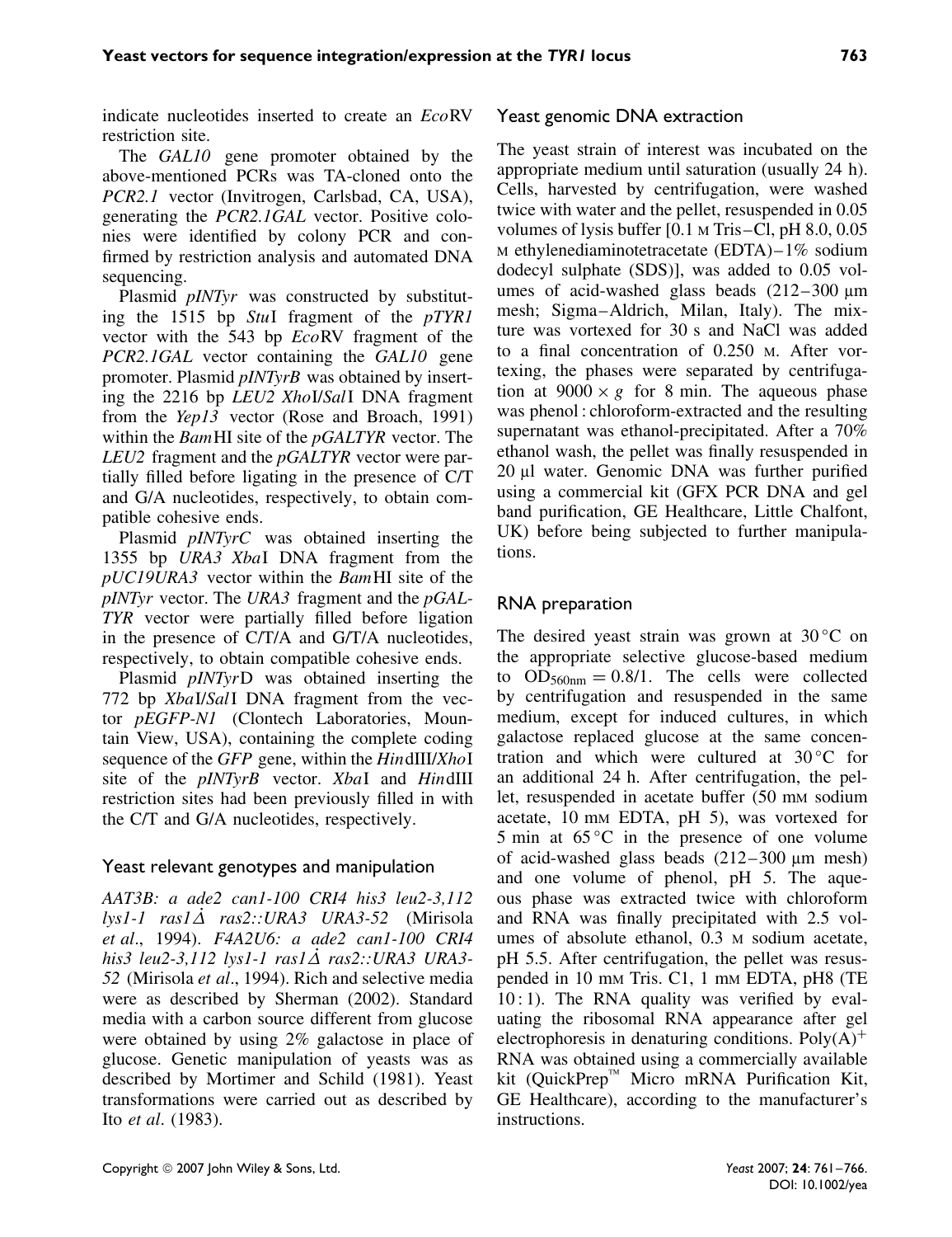#### RT–PCR

1  $\mu$ g poly(A)<sup>+</sup> RNA was subjected to GFP-specific retrotranscription (RT) with the GFP–RT primer (for DNA sequence, see Table 1) in the presence of 1 µl Improm reverse transcriptase (Promega Corp., Madison, WI, USA) at  $42^{\circ}$ C for 1 h, according to the manufacturer's instructions. Different amounts of cDNA were used for the subsequent PCR. PCR of cDNA was performed using the GFP–Fw and GFP–Rev primers indicated in Table 1 under the following conditions:  $94^{\circ}$ C for 5 min, followed by 30 cycles of: 94 ◦C for 30 s; 58 ◦C for 30 s; 72 ◦C for  $1 \text{ s}$ 

#### **Results and discussion**

#### Disrupting the *TYR1* locus: resulting phenotype

As a first step, we engineered a disruption vector targeted to the *TYR1* locus. The chromosomal *TYR1* gene was obtained by PCR cloning (for details, see above and Table 1). The *TYR1* amplicon contained a *Sal*I restriction site at both extremities, created by adding, during PCR, a G nucleotide to a TCGAC sequence occurring within the natural *TYR1* sequence (see primers F100 and R100 of Table 1). The amplicon was cloned onto a modified *Escherichia coli pUC19* vector lacking the whole polylinker to generate the *pTYR1* vector (not shown). After cloning, the described *Sal*I restriction sites were used to recover the *TYR1* DNA fragment (recombination cassette), leaving at both extremities only naturally occurring, and thus highly recombinogenic, *TYR1* sequences. In order to use this construct for targeted disruption of the *TYR1* locus, the vector's *Stu*I fragment, containing the whole coding sequence of the cloned *TYR1*, was substituted with the SUP16 selectable marker to generate the *pINTyr*A vector shown in Figure 1. This disruption vector contained two small (278 and 234 bp) *TYR1* homologous regions (respectively TL and TR in Figure 1) surrounding a selectable marker (SUP16) and was capable of directing ends-out gene disruption of the *TYR1* locus.

To confirm the previously identified tyrosine prototrophy subsequent to *TYR1* mutations (Mannhaupt *et al*., 1989) using our *pINTyr*A disruption vector, competent cells of the yeast strains AAT3B and F4A2U6 (with the same relevant genotype but obtained by different crossings; Mirisola *et al*., 1994) were transformed using the purified *INTyrA* recombination cassette (see Figure 1) obtained after *Sal*I restriction of the *pINTyr*A vector and agarose gel purification of the fragment. Genomic DNA extracted from selected transformants were analysed to check the chromosomal structure of the *TYR1* locus. A mixture of 10 individual clones with the correct chromosomal structure of both strains were replica-plated onto the same medium but lacking tyrosine. As shown in Figure 2, *TYR1* deletion provokes tyrosine prototrophy in both yeast strains, confirming the possibility of using *TYR1* as a selectable marker. The

recombinant strains were also assayed in different growth conditions and in the presence of different carbon sources without showing any additional phenotype (results not shown).

#### Construction of the integrative/expression vector and verification

We took advantage of the above-demonstrated property of the *pINTyr*A vector integration to display two independent phenotypes to create an easyto-screen family of integration vectors for general usage. The *Stu*I fragment of the *pTYR1* vector, described above, was exchanged with the *Eco*RV fragment containing the GAL10 gene promoter, the latter obtained by two rounds of PCR (see above). Oligonucleotides used for PCR introduced a polylinker at the 3' end of the *GAL10* gene promoter and, after ligation to the vector, created a unique *Bam*HI restriction site at the 5' end of the promoter (*pINTyr* vector, not shown). *LEU2* or *URA3* markers were inserted as a *Xho*I/*Sal*I DNA fragment from the *YEp13* vector and *Xba*I DNA fragment from the *pUC19URA3* vector, respectively, and ligated, after partial fill, to the *Bam*HI restriction site to produce *pINTyrB* and *pINTyr*C vectors, respectively (for details, see above and Figure 1). After *Sal*I restriction, the gel-purified recombination cassette from *pINTyrB* and *pIN-Tyr*C vectors were used to transform yeast competent cells of the AAT3B strain. After selection for leucine or uracil auxotrophy, depending on the vector used, transformed cells were replicaplated on a medium lacking tyrosine. In our experiments all clones showing tyrosine prototrophy had the correct chromosomal structure, demonstrating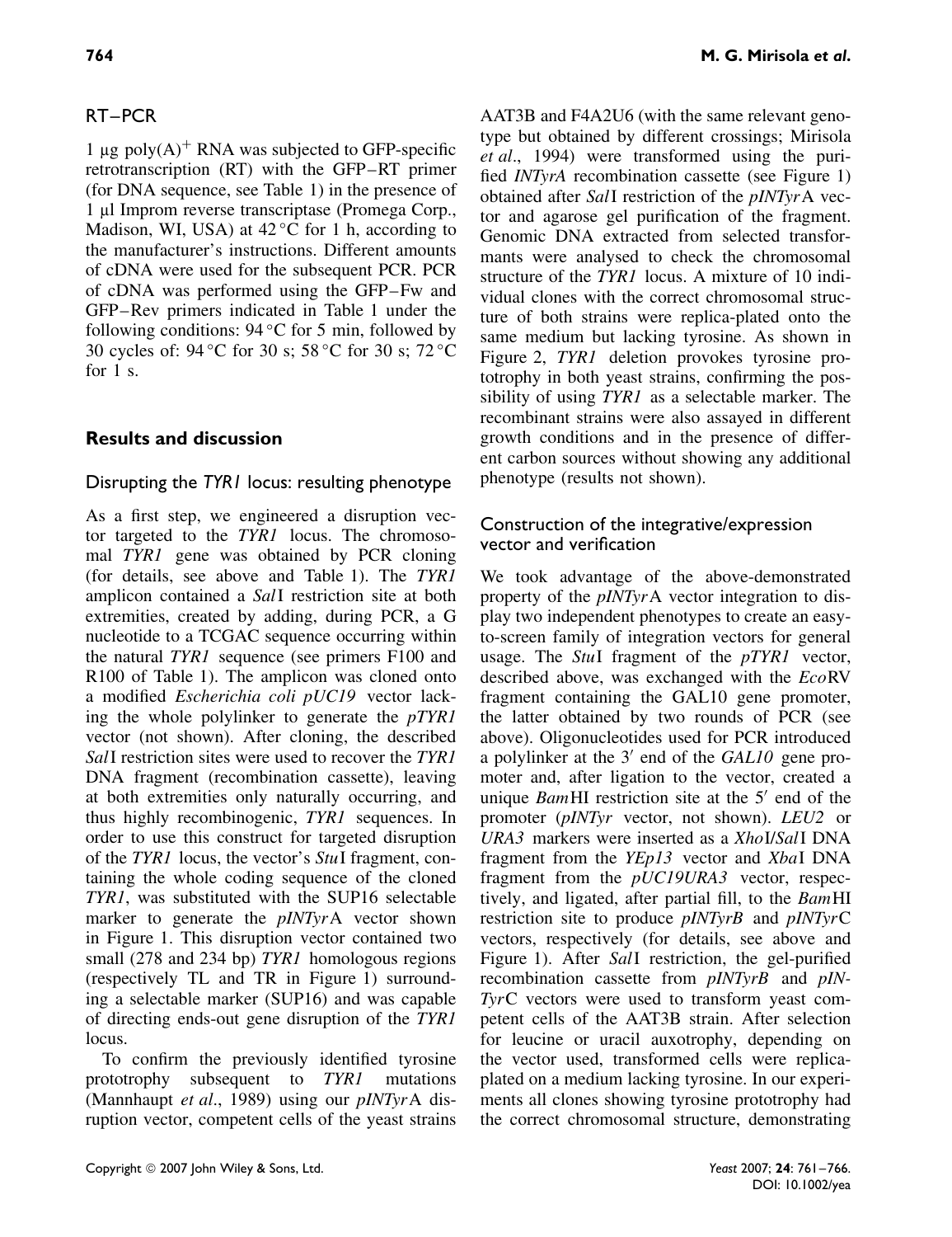

**Figure 1.** List of all recombination cassettes available. Each recombination cassette may be obtained from the corresponding circular vector by *Sal*I restriction and agarose gel purification

that this vector, thanks to the double selection it drives, facilitates the identification of transformed yeast cells with the desired chromosomal structure.

To test the conditional expression of sequences cloned within our integrative vector, the *Xba*I–*Sal*I fragment of the *pEGFP-N1* vector, containing the complete coding sequence of the green fluorescent protein (GFP) gene, was cloned within the *Hin*dIII–*Xho*I site of the *pINTyrB* vector, generating the *pINTyr*D vector (see Figure 1). After chromosomal integration of the construct, recombinant yeast cells were grown on a glucose-based medium and an aliquot of the culture was transferred to a galactose-based medium to induce the *GAL10*-driven expression of GFP. Total RNA was extracted from both glucose- and galactosegrown cells and subjected to RT–PCR, using oligonucleotides directed against the GFP coding sequence (see Materials and methods). The results,

shown in Figure 3, confirm the conditional expression of the GFP cloned in our integrative vector. It is worth noting that *pINTyrD* vector may be used to generate SOI–GFP fusion proteins and to monitor their subcellular compartmentalization.

We therefore conclude that these vectors can improve the ends-out integrative procedure of DNA sequences onto the yeast genome. The presence of a yeast promoter within the recombination cassette allows expression of sequences from every organism. Furthermore, the possibility of conditionally expressing the SOI sequence can be helpful in cases where a toxic or lethal effect is possible. In addition, since the *TYR1* locus is not subjected to chromatin silencing by the known deacetylases Hda1 and Sir2 (Robyr *et al*., 2002), this vector may be useful to free yeast gene expression from this control level. The double selection based on tyrosine prototrophy and leucine or uracil auxotrophy